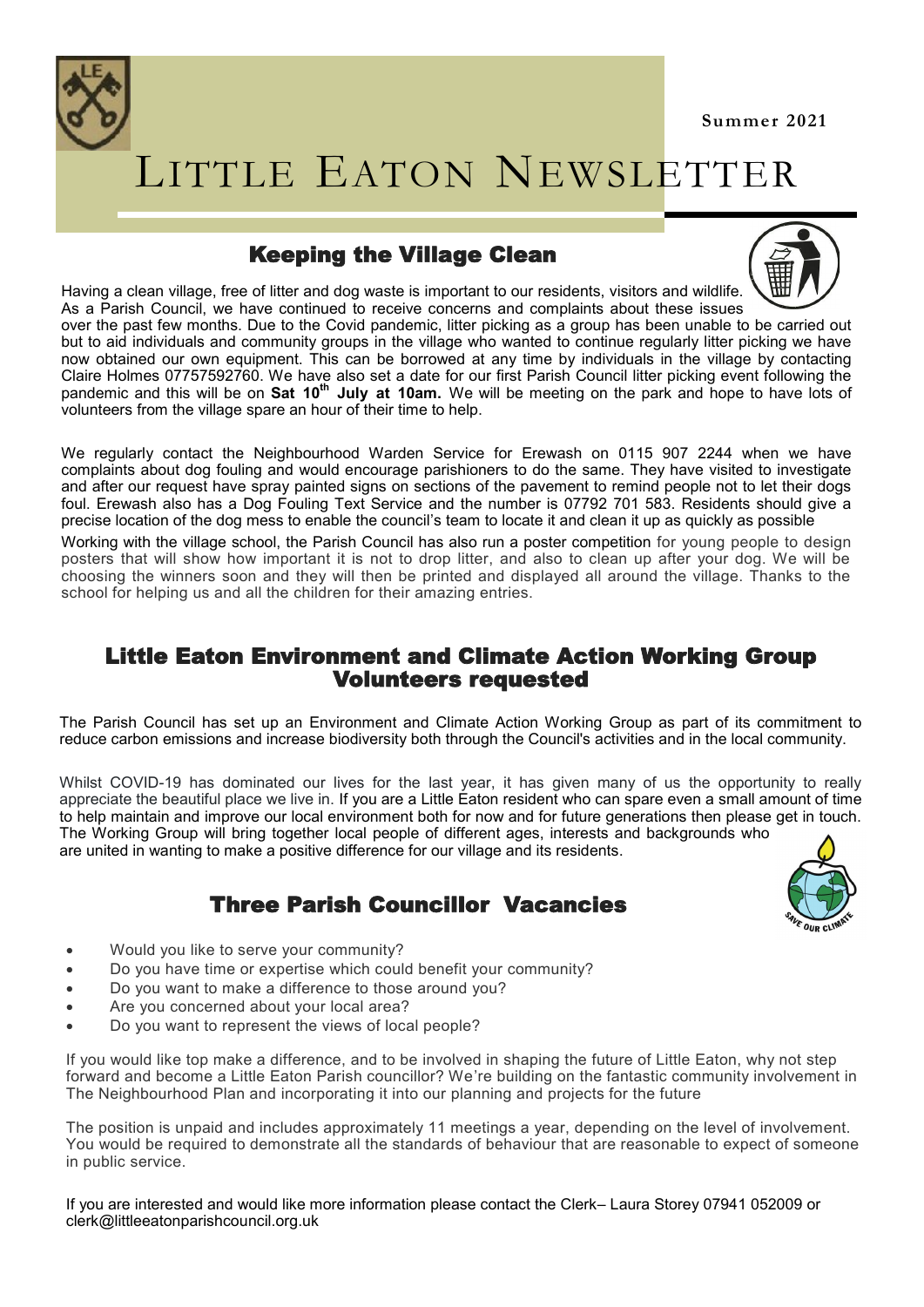

# LITTLE EATON NEWSLETTER

## Little Eaton WI



Even though we have not been able to meet face to face for well over a year now I hope our Remembrance Poppies and the new Easter Chick displays made by our members cheered everyone up and the children who collected the pom-pom chicks after Easter enjoyed them. Our reading group has still been active on Zoom this year reading Remember Me, Girl With A Pearl Earring, Tuesday's Gone, Animal Farm, The Familiars and Normal People with many more exciting titles to come. Hopefully, we will be continuing with relaxing lockdown restrictions and as the weather gets warmer we are planning a few outdoor meetings for our ladies over the summer months.

Tuesday 13th July - 12:30pm - Book Club (by Zoom or on the park if weather permits) - The Curious Incident Of The Dog In The Night-time.

Wednesdav 14<sup>th</sup> July - 7pm - Picnic on the park - bring your own refreshments and chair (numbers may be limited due to restrictions)

Wednesday 11<sup>th</sup> August - 7pm - Walk Around The Village - meet on the park

These outside activities may be postponed and rearranged if the weather is too wet or cold.

All being well we should be resuming our indoor meetings on Wednesday  $8<sup>th</sup>$  September at 7:30pm in The Village Hall with a social 'meet and greet' evening but of course this is dependent on there being no further restrictions…. so fingers crossed..... we look forward to seeing some new faces and welcoming new members as well as meeting up with familiar faces too!

Keep an eye on the village noticeboards for events, also Little Eaton Women's Institute Facebook page which has all our information and latest news.

Visitors are made most welcome to join us and can become a member at any time through the year. For information contact; Presidents: Barbara Adams – 01332 832267, Lynne Siddons - 01332 834834, Vice President: Sue Tulloch - 01332 832510 or Secretary: Jackie Elliott - 01332 831517.

## Little Eaton Bowls Club

Since our last newsletter article we are pleased to say that we have started to return to some normality. We can now entertain visitors, albeit with some restrictions and extra precautions for COVID-19. As a result we are able to play competitive bowls again in both the Belper & Mid Derbyshire and South Derbyshire leagues. The season is somewhat restricted both in terms of the time period and number of games but we are just pleased to be playing again.

Whilst some clubs have suffered badly in terms of membership due to the pandemic we have continued to expand our playing and social membership. So we have been able to field all the teams we had pre-COVID plus a new team in the South Derbyshire Monday night league, This is specifically aimed at new players, of which we have quite a few. We also look forward to fielding teams in the South Derbyshire Floodlit league for the first time later in the season.

This year we celebrate our 40th Anniversary as a bowls club playing at St Peter Park. We plan to do this with an event at the Clubhouse later this year inviting current and former members and supportive friends of the club. The date is dependant on lifting of remaining COVID restrictions. We now have a new and very valued sponsor **Maintainmygrounds.com** and we would also like to thank **Concept CCTV** for their continued support of our Open Competition which we hope will take place later this season when final Covid restrictions are lifted.

**If you are interest in discussing sponsorship opportunities or thinking of taking up crown green bowls we will be happy to hear from you.** Useful contacts:-

Marilyn Pendlebury (Chairperson) 07887525112 Shirley Moody (Secretary) 07760452663 Allan Barber (Treasurer) 07709061861

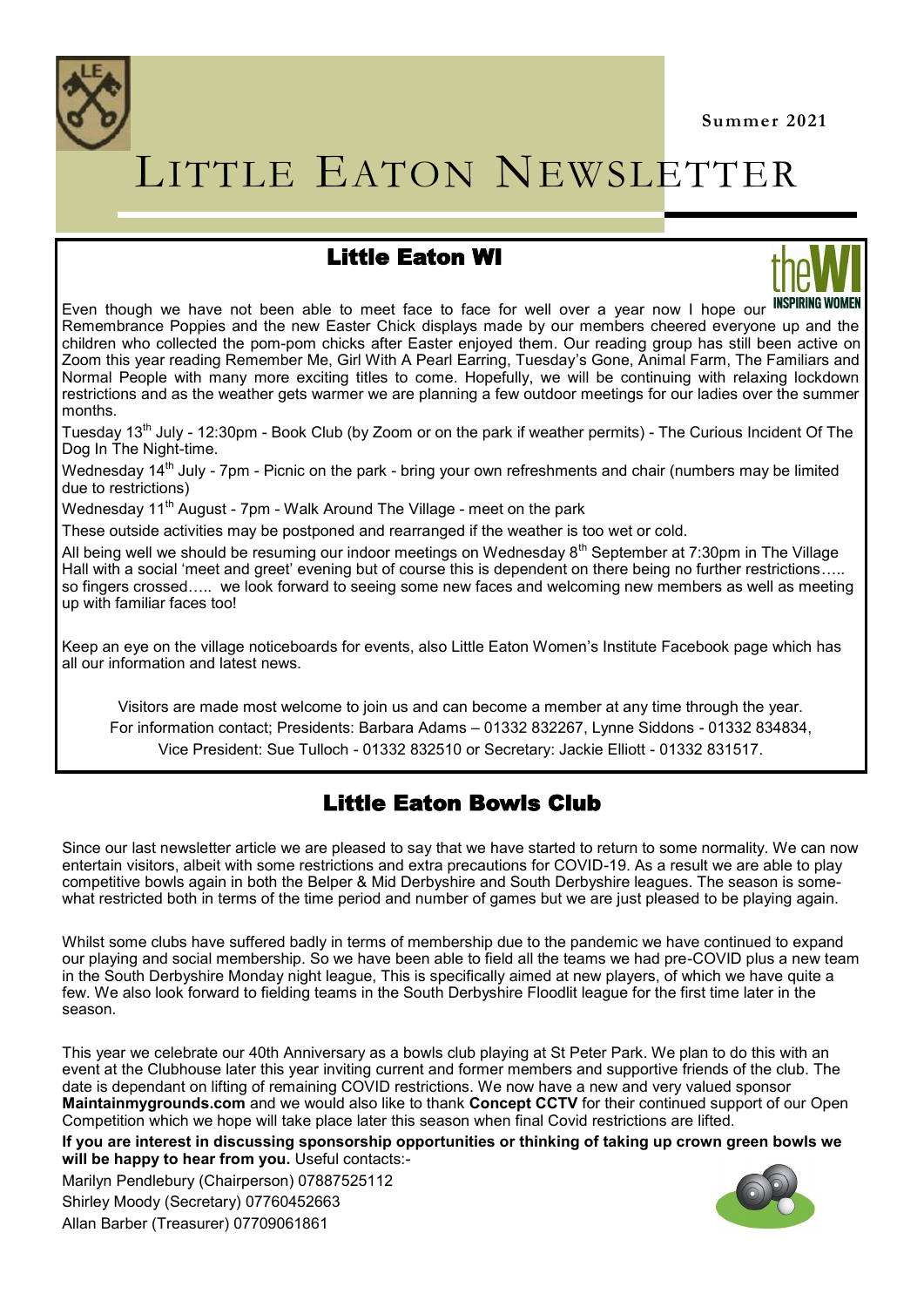**Summer 2021**



# LITTLE EATON NEWSLETTER

## Friends of Little Eaton Canal

There have been some significant changes since the last article. The first is the huge endorsement in the referendum of the Neighbourhood Plan in which the canal and the immediate surrounding area was referred to for a proposed green space and local nature reserve.



The A38 road scheme – in which the planned depot access will cut through the canal – seems to have been halted whilst environmental groups challenge the road building scheme as contrary to government carbon emission targets. It is currently winding its way through the court process.

Derbyshire Wildfire Trust and the Derbyshire County Council Tree Surgeon met with us to firm up plans for some tree thinning in the southern end of the canal. It is good to be able to work with these experts to help us care for the area so it is there for many decades to come. This work, now likely to happen in the autumn, will provide for a healthier canopy, provide some light to create more plant diversity on the canal floor and over time we hope to plant other species of trees as well as creating a more varied, lower canopy that would naturally occur in healthy woodland. Our butterfly recording has continued. But the cold and then wet spring has had a negative effect on numbers we are seeing in the area.

We would like to thank EBC Councillor Abey Stevens for making FLEC an award from his grant fund which will go towards future tree planting as well as a resident who made a recent donation. It is also very rewarding when we receive some nice comments such as from Jim Steele, Derbyshire Conservation Officer for the East Midlands Butterfly Conservation, who was shown around the site earlier this year. He was impressed we were managing such a long site and gave some good, practical conservation advice and found the whole approach to the project "uplifting". Also, on Facebook, endorsement with a lovely comment "It's fantastic what you have done. I walk there regularly and love it. Thank you."

Future plans, which we are starting to enquire about, are the siting of a seat and a sign to promote the history of the canal. These plans however take a while to come to fruition as they require approval which is also time consuming. Our work parties have still been restricted due to COVID but hopefully we can return to some normality in the autumn. So, anyone who would like to do a bit of outdoor work are more than welcome to join us when the time is right. This is an area for all to enjoy. Please also let us know via email or Facebook if you spot any interesting insects or birds. Photos are appreciated too.

We do post on FLEC Facebook page and send out a newsletter about three times a year to supporters. If you would like to be added to our contact list, please let us know as we would love to hear from you.

Contact Susan Stone: stonesandc@gmail.com or Brenda Shore: brendashore@talktalk.net Facebook: Friends of Little Eaton Canal



## Little Eaton Carnival 2021

After a difficult and challenging year I know how much we all want to return to some form of normality as we approach summer, however I'm sure we all appreciate that the easing of COVID restrictions wont happen overnight. Following a lengthy and detailed review process carried out by the Carnival Committee and Event Coordinators

during Jan through to April, unfortunately we have to inform you that we are unable to hold this year's carnival as anticipated.

Primarily this is a matter of critical timing as Carnival events were scheduled to start just one week after the easing of government covid restrictions (Step 4) on June 21st, which now has been extended to July 19th

Another important concern is that of all outdoor event capacity would have been limited to approximately 50% after the easing of restrictions and the basic safety guidelines for 'Hands, Face and Space' will remain in place. This is clearly hard to manage with an open public space such as the Park.

Whilst I am sure this will be a great disappointment to the whole village community, however we believe this difficult decision to suspend Carnival in 2021 will help to ensure the safety and wellbeing of wider community including visitors, volunteers and organisers alike.

Looking to the future, the Carnival Committee will continue to review the latest COVID guidelines issued by the government/ Council in a hope that some form of community fun event may possibly be arranged later in the year. (Weather and restrictions allowing!!) Watch this space for future updates!!

The Carnival Committee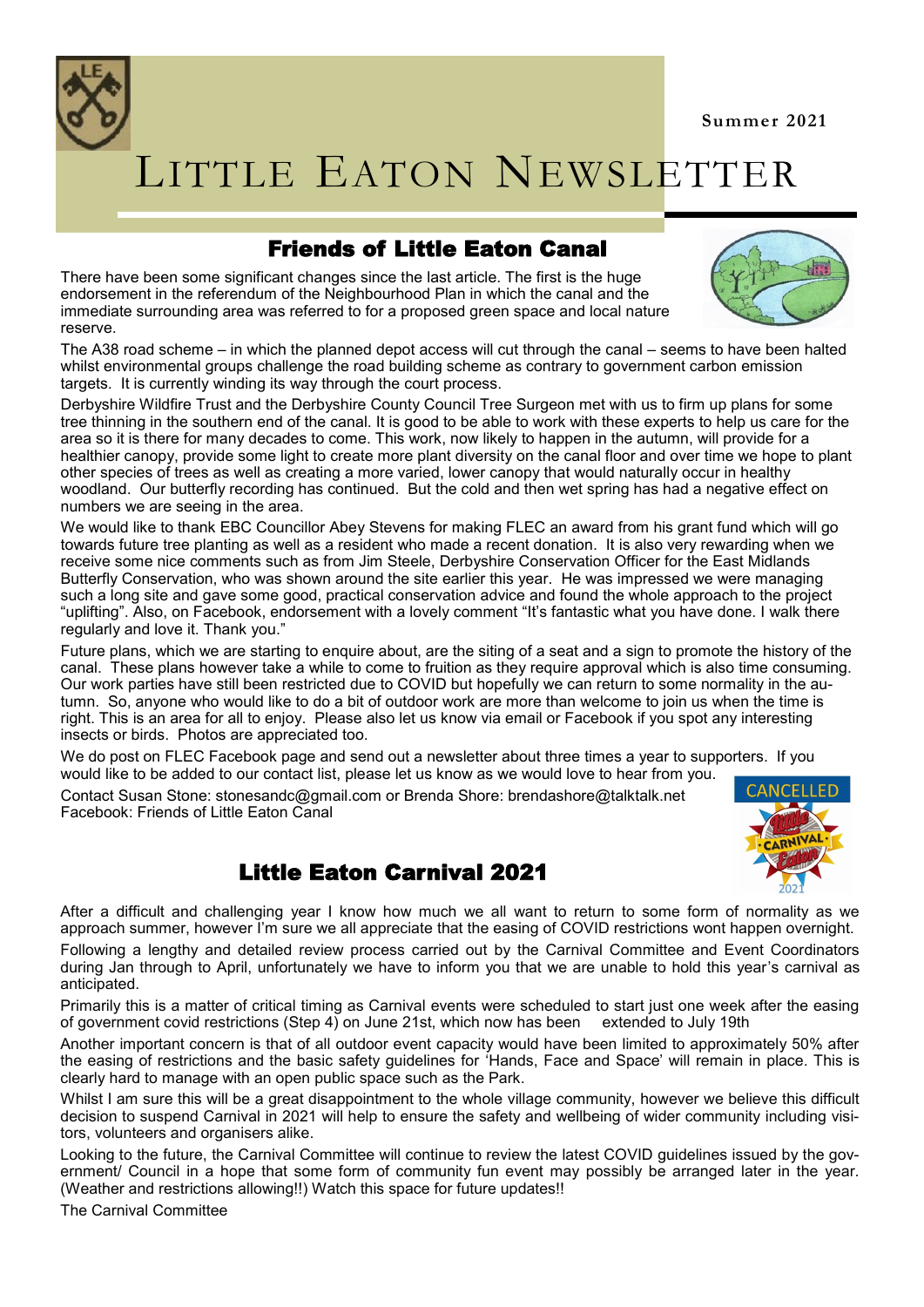

# **Village Hall Directory**

**www.littleeatonparishcouncil.org.uk/little-eaton-village-hall.html Any enquiries you may have should be sent to:**

[bookings@littleeatonvillagehall.com](mailto:bookings@littleeatonvillagehall.com) **or 07805 053180 to arrange a viewing of the facilities.** 

**Any alterations to this Directory to be made to the Village Hall Committee.**

### **Thomas Bates Hall (Upper hall)**

#### **Monday**

#### **Mother and Baby Yoga** 11.00 am – 1.00 pm

Rebecca Cummings 07850 342866 [cummingswoodside@aol.com](mailto:cummingswoodside@aol.com)

**Singing for the Brain** Monthly: 1.30 pm – 3.30 pm 01332 208845 for dates [Derbyshire@alzheimers.org.uk](mailto:Derbyshire@alzheimers.org.uk)

**Fast Fitness / Fitness Yoga** 

4.00 pm – 7.30 pm Ailsa Waters **07929 610558**

#### **Restless Soles**

#### **8.00 pm – 10.00 pm**

Mixed Appalachian Dance Group who dance to Old Time American music. Practices on a Monday night and performing at various events, including folk and morris events, throughout the year. We welcome new dancers and musicians to join us. For further information call Sara (07803137354) or Fiona (07951 910993)

#### **Tuesday**

**Baby Sensory** 9.00 am – 3.00 pm Baby development class specially designed for babies from birth  $-13$  months. Claire: 07967 485855 [derbyeast@babysensory.co.uk](mailto:derbyeast@babysensory.co.uk)

#### **Tai Chi Classes**

7.00 pm – 9.00 pm Health & Relaxation 7.00 pm – 8.00 pm Tai Chi Fan 8.00 pm - 9.00 pm Tai Chi Carol Gascoyne: 01332 833883 or 07920 080443

#### **Lower Hall**

#### **Monday**

The Village Pre-School OFSTED No. 206836 Rated 'GOOD' April 2016.

From September 2016 - open all day Monday - Friday Opens 9.00am – 3.30pm on Mondays. See below for other days. All children welcome from age 2 years, free 15 hours funding for 2, 3 & 4 year olds. For more information call the manager – Sharon Self 07493 925900 Remember to book your place for September onwards. Free Taster Sessions available. Come along and join

the fun. thevillagepre-[school@hotmail.co.uk](mailto:thevillagepre-school@hotmail.co.uk)

#### **The Village Pre-School**

9.00am – 12.00 12.00 – 12.30 Lunch Club 12.30 – 3.30

**Beaver Scouts Boys and Girls 6 to 8 years** 6.15 pm – 7.15 pm Jessica Bennett 07719 467780 [jessicabennett118@gmail.com](mailto:jessicabennett118@gmail.com)

#### **Tuesday**

#### **The Village Pre-School**

9.00am – 12.00 12.00 – 12.30 Lunch Club 12.30 – 3.30

**Starstruck Music Academy**

4.15 pm – 7.00 pm Contact Debbie 07971 687910 [www.starstruckmusicacademy.com](http://www.starstruckmusicacademy.com)

**Hatton boxing for fitness -** mixed class all abilities. Tuesday 7.30 pm - 8.30 pm Alex 07817 337861 or Andy 07817 869277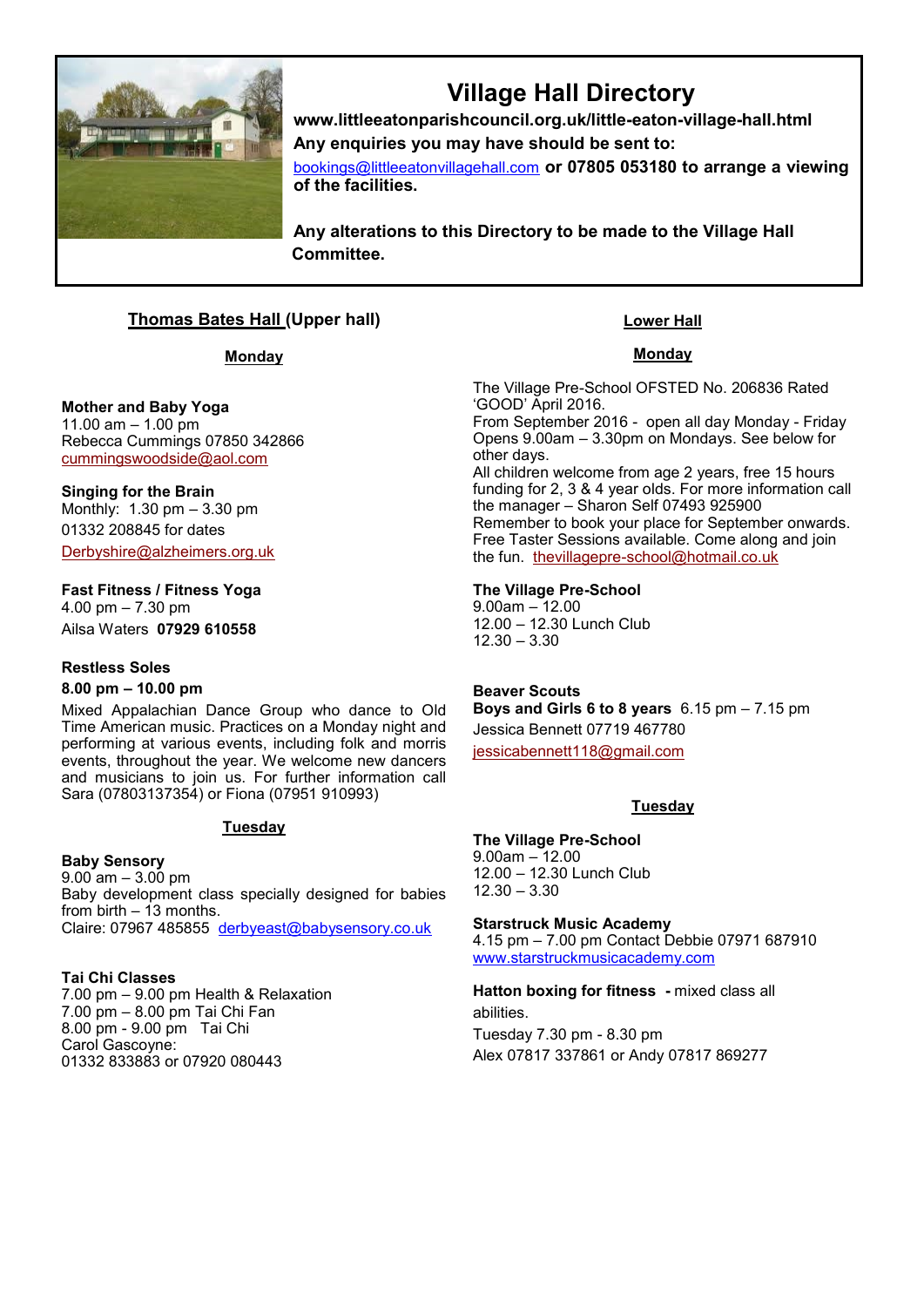#### **Thomas Bates Hall**

#### **Wednesday**

#### **Dancefit**

**Time:** 9.45 am – 10.45 am **Contact: Corrina Lea e-**mail: [raverrene@yahoo.co.uk](mailto:raverrene@yahoo.co.uk) face book: DanceFittderby

#### **Twistin' Tots**

Music classes for under fives 12.30 pm – 2.45 pm Contact: 07977 578359 [Jacqui@twistintots.co.uk.](mailto:Jacqui@twistintots.co.uk) [www.twistintots.co.uk](http://www.twistintots.co.uk)

**Little Eaton Gardening Club** Monthly meeting every 1<sup>st</sup> Wednesday 7.00pm – 9.00pm (not during Summer) Moira Hutchinson – 01332 831966

#### **Little Eaton Women's Institute**

Ladies meet on the second Wednesday of each Month except August 7.30 pm. Jackie Elliott – Secretary 01332 831517

#### **Little Eaton Parish Council**

Monthly meeting normally every 4<sup>th</sup> Wednesdav 7.30pm – 9.30pm Clerk to the Parish Council, Laura Storey 07941 052009 [clerk@littleeatonparishcouncil.co.uk](mailto:clerk@littleeatonparishcouncil.co.uk)

#### **Thursday**

**Little Eaton Women's Institute Keep Fit Class** 10.00 am – 11.00am Contact: Sue Tulloch – 01332 832510

**Baby Dance**  11.30 am – 13.30 pm Sarah Poplar 07875 342701 [Sarah.Poplar@dcfc.co.uk](mailto:Sarah.Poplar@dcfc.co.uk)

#### **Mum and Baby Exercise Classes**

**Time:** 1.30 pm – 2.30 pm Hannah Gilbert 07759 649289 [hgilbert@sweatymama.com](mailto:hgilbert@sweatymama.com)

**Triple Challenge** 5.30 p,-7.00 pm £5.50 Ailsa Waters – 07929 610558

**Pilates Class Time:** 7.00 pm – 8.00 pm **Contact:** Louise Oliver – 07954 341120 e-mail: [info@highfield](mailto:info@highfield-clinic-co.uk)-clinic-co.uk

#### **Friday**

**Adult Yoga** 9.30 am – 1.30 pm Fiona Reynolds – 07957 887280 [Fiyoga22@btinternet.com](mailto:Fiyoga22@btinternet.com)

#### **Lower Hall**

#### **Wednesday**

**The Village Pre-School** 9.00am – 12.00 12.00 – 12.30 Lunch Club 12.30 – 3.30

**National Childbirth Trust** 7.00 pm – 8.30 pm Contact Rebecca Cumming 01332 842036 or 07850 342866 e-mail: [dropins@nct.org.uk](mailto:dropins@nct.org.uk)

#### **Thursday**

**The Village Pre-School** 9.00am – 12.00 12.00 – 12.30 Lunch Club 12.30 – 3.30

#### **Other Organisations frequently using the facilities**

**Little Eaton Diamonds Junior Football Club** Football for various age groups from under 7 to under 16. Chairman: Stephen Rowlinson [07747 486478](tel:07747486478) [stephen\\_rowlinson@yahoo.co.uk](mailto:stephen_rowlinson@yahoo.co.uk) www.ledfc.co.uk

#### **Little Eaton Senior Football Club**

Football for over  $16s - 1<sup>st</sup>$  Team, Reserves and U18. Chairman: Ben Pick [07841 398049](tel:07841398049) [benjamindpick@gmail.com](mailto:benjamindpick@gmail.com) www.pitchero.com/clubs/littleeatonfc

#### **Premier Sport**

Activities in the Village Hall for children during School **Holidavs** 

#### **Little Eaton Produce Show**

55th Annual Village Produce Show Saturday 11<sup>th</sup> September 2021 Secretary: Ness Reed 07974 101024 Treasurer: James Reid 07801 730598 [leproduceshow@gmail.com](mailto:leproduceshow@gmail.com)

#### **Little Eaton Carnival**

Chairman – Steve Mann chairman@littleeatoncarnival.com Vice-Chairman – Dave Howard [vicechairman@littleeatoncarnival.com](mailto:vicechairman@littleeatoncarnival.com) [www.littleeatoncarnival.com](http://www.littleeatoncarnival.com) 07866 265804

#### **Little Eaton Players**

Amateur dramatic group staging several events a year. Chairman – Steve Baines – 07970 969874 Secretary: - Rachel Holmes – 07966 767952 littleeatonplayers@hotmail.co.uk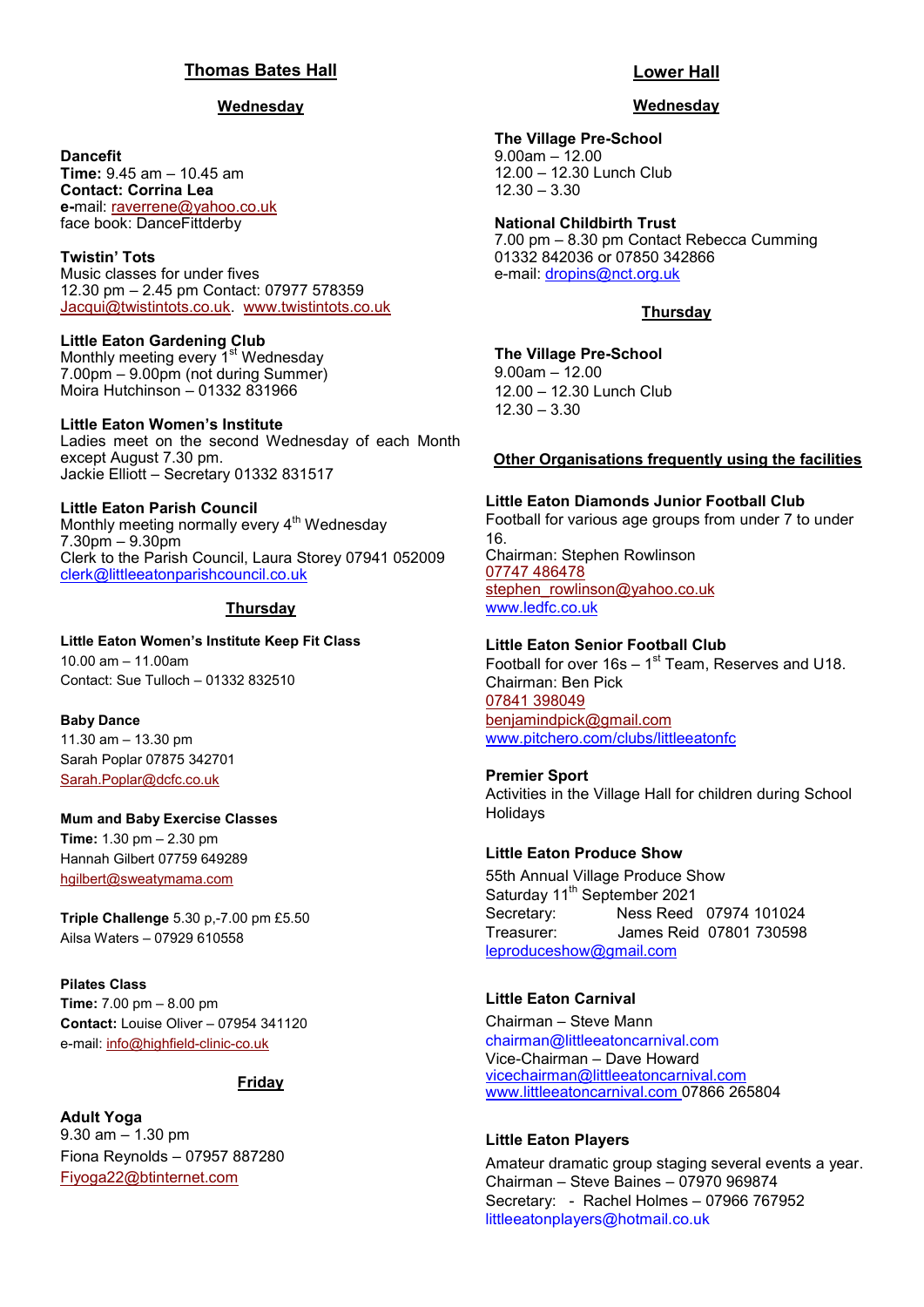#### **Thomas Bates Hall**

#### **Friday**

**Sound Bath** 3<sup>rd</sup> Friday of the Month Doors open 7.15pm Class starts 7.30 pm – 9.30 pm Cost: Per person £15 - Couples £25 including refreshments. Wear Comfortable Warm Clothing, bring Pillow, Blanket, Duvet, Yoga Mat so you can be warm and cosy. Performed by: Teresa Scarlett - 07866253059

wwwcelticdrumreiki.com or email: [celticdrumreiki@hotmail.com](mailto:celticdrumreiki@hotmail.com)

#### **Saturday**

#### **Little Eaton Dance School**

Fun dance classes, ballet, tap, modern jazz and acrobatic dance. – Children from 2 years old. 9.00am – 2.00pm Contact: Julie Law (IDTA, ABt, AMJ) 01332 835392 or 0734 2973166

#### **Sunday**

**Adult Yoga** 10.30am – 12.30pm Fiona Reynolds – 07957 887280 Fiyoga22@btinternet.com

#### **Framework Drum Circle**

6.30pm – 8.30pm Drumming is good for your health. Taryn Shrigley-Wightman – 01332 832922 For dates contact taryn@framework-circle.co.uk

### Little Eaton Reformed Church

The Church is open for worship each Sunday once again. All Government guidelines are adhered to and although we are not allowed to sing. recordings or choral music is played.

Services are at the usual time of 10.30 a.m. and lasting 30-40 minutes owing to the fact we are still obliged to wear face coverings. Our congregation is so small we have no bother with social distancing but we would like to see more folk coming along to join us.

As there will be no Carnival this year - we have planned a GARDEN SALE SATURDAY 10th JULY 12.00 - 3.00PM

This will be outside on the grassed area - (hoping for a dry day). Jams/Marmalades/Baking. Home-grown plants/ Books/Gifts/Toys Tombola & Hoop la.

Spaces available for anyone supporting a charity. Ring 01332 558336 for details.

## Old Railway Line: Greenway proposal latest

The Little Eaton Greenway Supporters volunteer group (LEGS) continue to undertake litter picking and other checks along the old railway branch line from the Town to T'Owd Lane just past the Bell and Harp. We have been working with the permission of Derbyshire County Council, who own the land.

DCC has appointed a Projects Officer who is now co-ordinating professional investigations at the site. These include ecology, arboriculture, topographical surveys, boundary identification and so on – all of which will be needed for the planning application to create a multi-use route. The road crossings (at Station Road, the Town, and further north away from Little Eaton) will also need to be assessed. There may be additional vegetation clearance this summer to support these investigations, so if you see some official activity on the route, this will be DCC-approved works as a starting point for the project.

If you have any questions, or would like to volunteer with LEGS, please contact [littleeatongreenway@gmail.com](mailto:littleeatongreenway@gmail.com)

## Newletter Sponsorship

Would you like to sponsor this newsletter. Please contact the Clerk– Laura Storey 07941 052009 or clerk@littleeatonparishcouncil.org.uk for more information

## **This Newsletter is kindly Sponsored by:-**

## 20**Ten** Garage Services

Simon Hunt Unit 7, Duffield Road Industrial Estate Little Eaton Derby DE21 5EG. Telephone: 01332 833878 [mail@20tenracing.co.uk/](mailto:mail@20tenracing.co.uk)[www.20tenracing.co.uk](http://www.20tenracing.co.uk/)

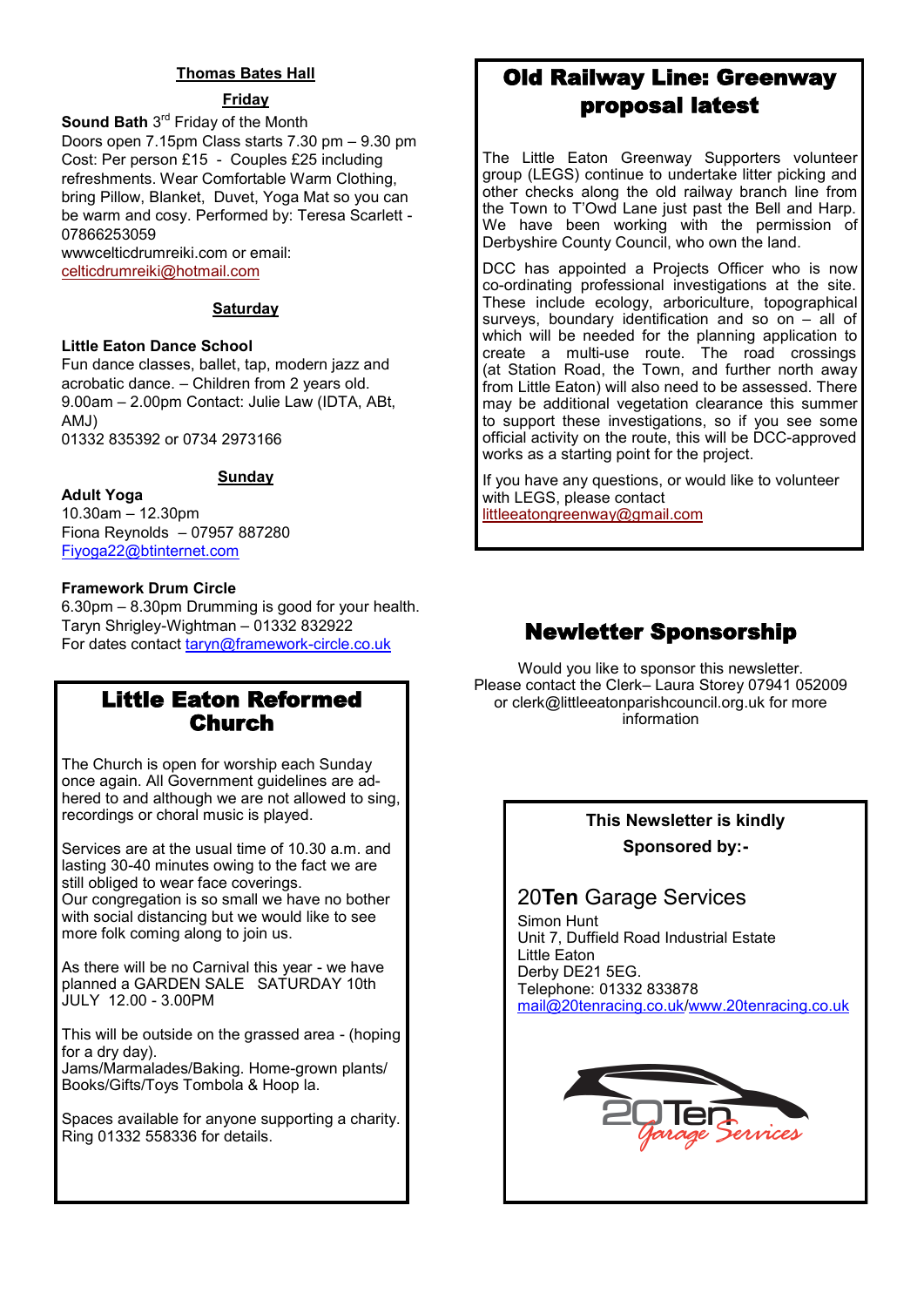

# LITTLE EATON NEWSLETTER

## Little Eaton Neighbourhood Plan

The Little Eaton Neighbourhood Plan was overwhelmingly endorsed by a referendum on May  $6^{th}$ . 90% of the electorate in the village voted in favour of the Plan and there was a turnout of 85% of the electorate. This was a substantially higher turnout and majority in favour than most Neighbourhood Plans.

The Little Eaton Plan is based on a series of questionnaires and consultation meetings held in the village over the past four years. It sets out a series of policies and proposals for the next 15 years, all of them directly linked to the views expressed by residents of the village. They are all designed to support the central vision of:

*"Little Eaton will maintain its character as a rural village community. The population will remain around 2,500. There will be some more starter and retirement homes for local people. There will be a vibrant community with places to work, meet and play. It will be surrounded by local green spaces for wildlife to flourish and residents to enjoy."* 

One purpose of the Plan is to set out some policies which Erewash Borough Council are required to take into account when they are considering planning applications. So, for example, future planning applications for housing should be on small sites, outside the Green Belt. They should give priority to small (two or three bedroom) homes to suit older people and first- time buyers. They should be of good design, sympathetic to local surroundings. They should result in no increase in risk of flooding, have good access for people with disabilities and not adversely affect the distinctive character of the village. Developments should preserve buildings of local heritage interest, and developers should make a contribution to community infrastructure projects.

In addition to these planning issues, the Plan sets out some projects which should be taken forward over the next 15 years. These include:

- A new landscaped village centre, to the south of the bridge at the Town, with a new village green, extending Croft Corner to the north
- A new Greenway along the old railway line, linking to the Midshires Way in the north and the proposed Derwent Valley Trust cycleway and multi-along the river
- Two wildlife corridors, one east to west and the other north to south, formed by added protection to Bottle Brook, the canal, Hierons Wood and the quarries
- A plan to improve traffic management and parking capacity
- Better access for people with limited mobility
- Improvements to St Peter's Park and the Village Hall
- A band of trees and other vegetation between the village and the A38
- Re-modelling the Old Hall Mill industrial estate
- Encouraging more business to the Duffield Road and Outrams Wharf estates.

There are already community groups in the village which will take the lead in progressing these projects – for example The Local History Society, Little Eaton in Bloom, The Friends of the Little Eaton Canal, The Greenway Support Group and the Derwent Valley Trust. The Parish Council will be encouraging other groups to take responsibility for other projects.

### The Bates Trust

There is little doubt that the Community Cares Group have done a wonderful job around the village during the Covid crisis. The group is now established and will continue to help with acts of kindness to those in need particularly the elderly.

At this time it might be useful to remind you that the Bates Trust is also available as a long established village charity to provide financial help to individuals or organisations who might be in need of some assistance. The Trust was established many years ago from the Charities of Thomas Bates and continues to administer the three almshouses on Church Lane near the park. These are currently occupied by three elderly residents.

If anyone should feel that they have a need of help from the Trust or would simply like to know more about it feel free to contact :

Bill Hutchison Tel 831966 or Lynne Siddons on 834834 or email batestrust@gmail.com